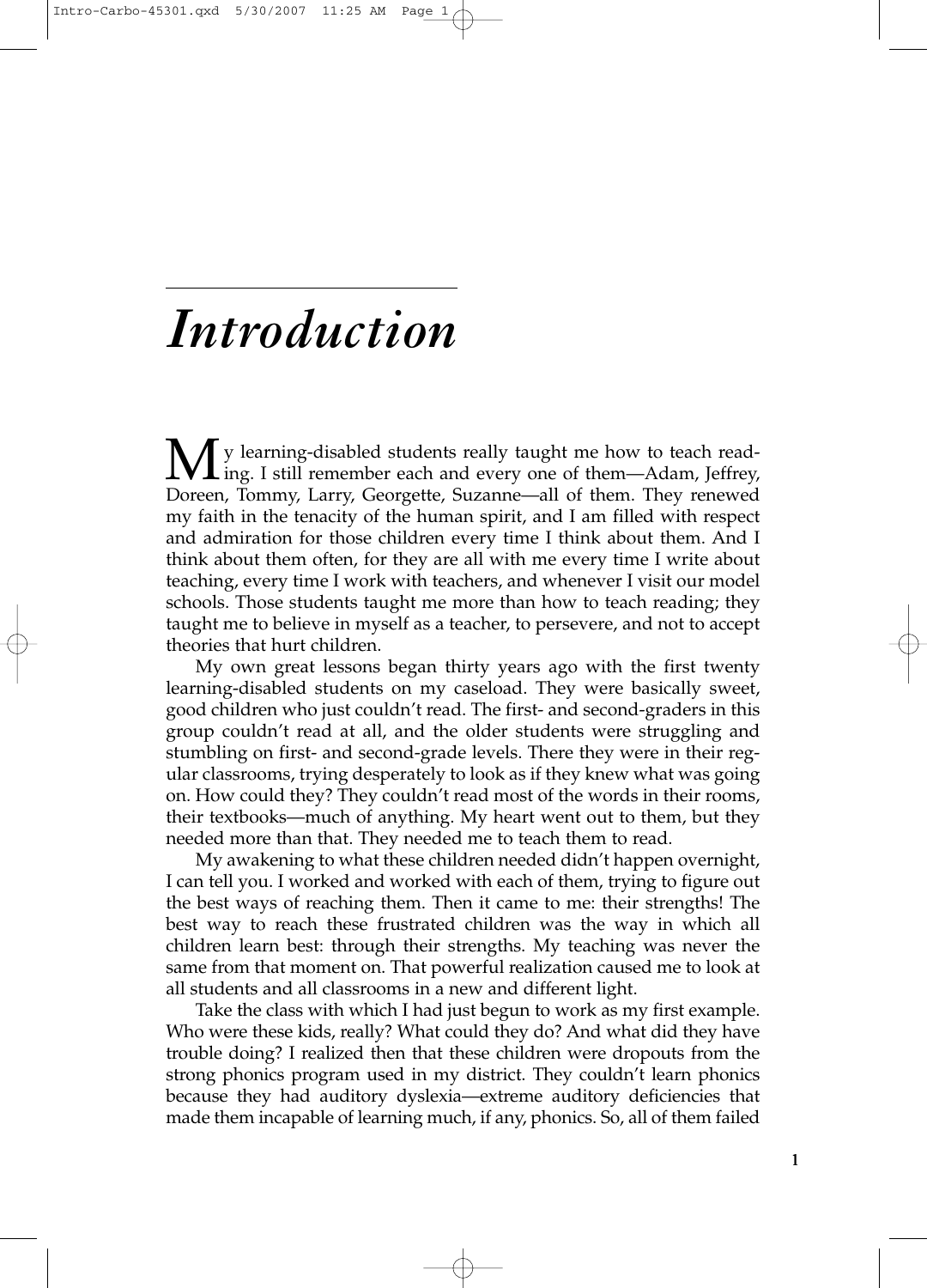phonics in the early grades, and didn't learn to read. But their problems with schools—and with reading—didn't end in the early grades. Throughout the grades, they were given remedial phonics. It never stopped, until we worked together. They were, as we would all learn together, very capable of learning to read.

Please understand: The issue wasn't phonics. The issue was, and is, creating the right match between students' strengths and the best way of teaching them. Phonics isn't a goal; it's one method of teaching children to read. The overarching goal—the reason we teach any child to read—is to create a person who loves reading, who reads to learn, and who will be a lifelong reader and learner. That's our business. Phonics is simply one way of reaching that enormously important goal. There are many, many other methods. The key is matching the method with the student and his or her strengths.

Unfortunately, that way of thinking was counter to the prevailing wisdom thirty years ago, when I began teaching learning-disabled children. I had to become a maverick if my heart and integrity were to survive. So I did. I soon discovered, however, that I was a maverick with lots of company. In my doctoral coursework, I encountered the field of learning styles and was able to put my work with reading into a larger (and very wellresearched) context. Later, the field of brain-based learning solved another piece of the reading puzzle.

In the meantime, my students learned to read. And I learned the power of doing the obvious—which is always to look first at students' strengths and at their style of learning.

For instance, when I realized Georgette's major problem was a memory deficit (she was repeating second grade and could only read her name), I created a simple method of tape recording words and stories for her. She learned 31 words in the first month we worked together.

Since all of my students couldn't learn with phonics, I taught them to write stories using a word-tracing technique. They liked it and it helped them. I knew that the children were still struggling a lot when they read, and they hated the low-level reading materials they had to read, so I devised a method of recording slowly, and I recorded just small amounts so they could re-listen enough to learn the material. That method enabled me to stretch them into higher and more interesting materials.

One of the grandest days of all was when Tommy—a sixth-grader who read on a first-grade level—read a portion of *Charlotte's Web* that I had recorded with this method. His reading was fluent and smooth. I watched Tommy change before my eyes. For the first time, I felt the hope he had in his heart that he would learn to read. He knew I felt it. It was a glorious moment for both of us, just glorious. Tommy gained 1.3 years in reading in just three months, all of it while working with the recordings that I had made for him of *Charlotte's Web.*